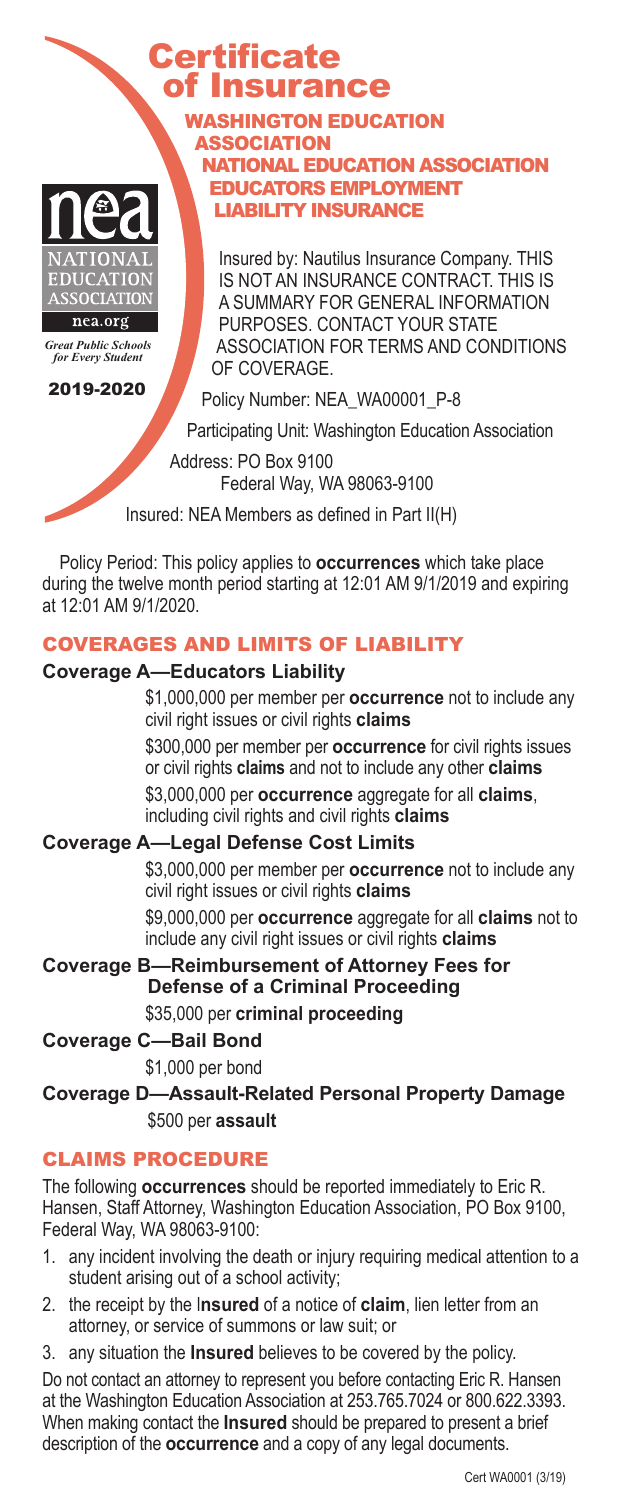## NEA EDUCATORS EMPLOYMENT LIABILITY **POLICY**

Each **Insured** should read the whole policy. Each policy part contains important information.

## I. INSURING AGREEMENTS

**We** agree to provide the **Insured**, as defined in Part II (H) below, with the coverages shown on the declarations page in return for the payment of the premium, and subject to the limits of liability, exclusions, conditions, and all other terms of this policy.

## II. DEFINITIONS

- A. ASSAULT. A physical attack on an **Insured** or an **assault** and/or battery as defined by the relevant criminal law. Proof of an **assault** and/or battery shall be a report of same to the appropriate civil police entity as soon as practicable.
- **B. CLAIM.** The institution of a civil legal action against the **Insured** or the demand for money or services based on one or more **occurrences**. **Claim** does not include the institution of a criminal action.
- C. CORPORAL PUNISHMENT. The infliction by an **Insured** of physical pain upon a student as a disciplinary measure for actual or alleged misbehavior.
- **D. CRIMINAL PROCEEDING.** The prosecution of any **Insured** commenced by (1) the filing, with a court, of an information, a complaint, or an indictment, and any amendments thereto, alleging that the **Insured** had, during the policy period, committed one or more crimes involving one or more incidents, acts, or events, or (2) an investigation by a law enforcement agency that could give rise to such a filing. "Law enforcement agency" does not include a social welfare, child protection, or similar agency. Any **criminal proceeding** shall be considered a single **criminal proceeding**, notwithstanding the fact that the prosecution or investigation may involve multiple incidents, multiple counts or charges, and/or multiple trial and/or appellate proceedings. A subsequent or different prosecution or investigation based on the same incidents, acts, or events that provided the basis for the original prosecution or investigation shall not constitute a separate **criminal proceeding**.

#### E. EDUCATIONAL EMPLOYMENT ACTIVITIES. The activities of the **Insured** performed:

- 1. pursuant to the express or implied terms of his or her employment by an **educational unit**;
- 2. at the express request or with the express approval of his or her supervisor, provided that, at the time of such request or approval, the supervisor was performing what would appear to be his or her **educational employment activities** within the meaning of Part II(E)(1); or
- 3. as a member of a state board or commission which has as its primary purpose the licensure or certification of educators, or the setting of standards for such licensure or certification.

**"Educational Employment Activities"** does not include the activities of the **Insured** performed:

- 1. as part of the collective bargaining process; or
- 2. while acting in the capacity, whether paid or unpaid, of a board member, a trustee, a director, a governor, or in a similar capacity, in a governing body of NEA or an NEA affiliate, or an **educational unit**.
- F. EDUCATIONAL UNIT. This includes, but is not limited to, a school district; a college or university; a state department of education; an Overseas Dependent School operated by the Department of Defense; any other institution which has as its primary purpose the instruction of students; a division, department, or other administrative unit of a governmental entity which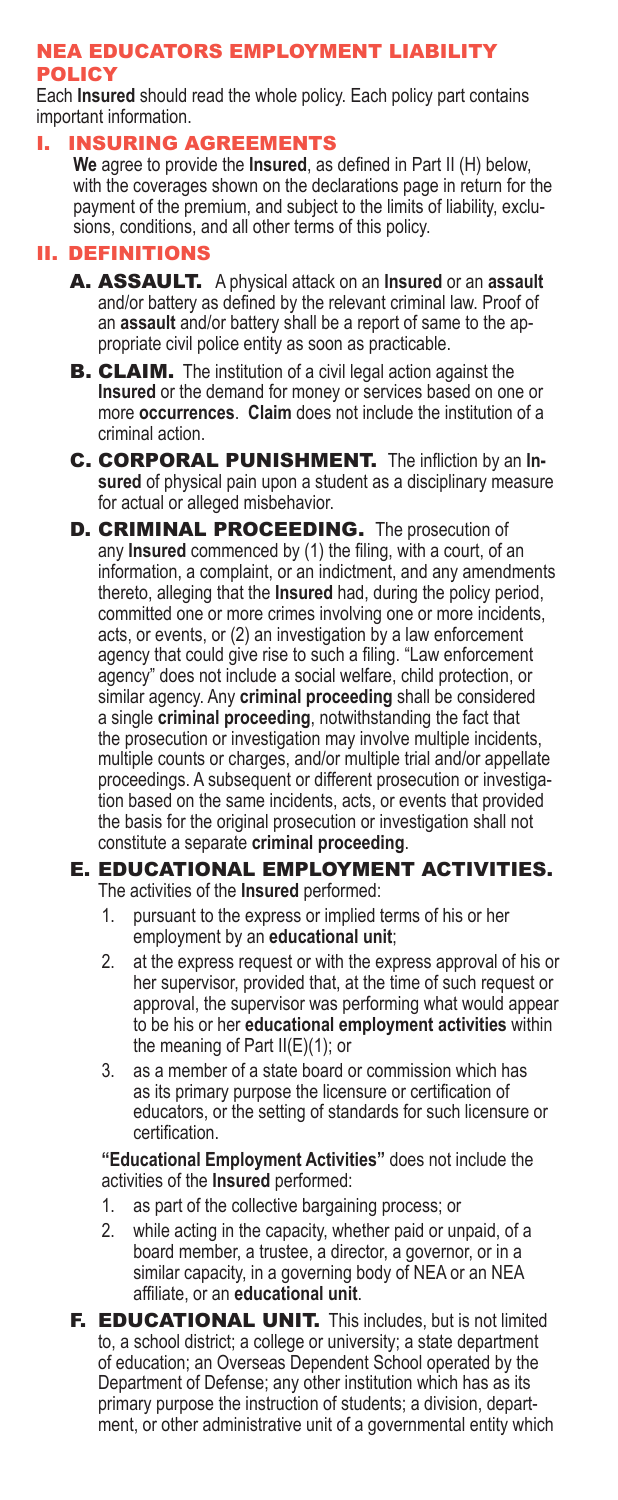does not have as its primary purpose the instruction of students, if the primary purpose of the administrative unit is the instruction of students; or a state board or commission which has as its primary purpose the licensure or certification of educators or the setting of standards for such licensure or certification.

- **G. EMPLOYEE.** Any natural person who shall receive salary or wages in exchange for performing **educational employment activities** on behalf of a school board, board of trustees, or similar governing body of an **educational unit**. There are four additional situations in which a natural person will be considered an **employee**:
	- 1. when an **employee**, as previously defined, is working in teaching or related activities in an **educational unit** other than the one from which he or she receives wages or salary, and is doing so as required by an in-service training program, a continuing education requirement, or an advanced or specialized degree program;
	- 2. when a natural person who is a college student is working in teaching or related activities in an **educational unit** as required by his or her educational program and the **educational unit** in question;
	- 3. when a natural person is performing **educational employment activities** in and for or on behalf of an **educational unit**, but receives wages or salary in exchange for such activities from and is employed by an entity other than said **educational unit**; or
	- 4. when a natural person otherwise qualifying as an **employee** under the terms of this policy is serving, with or without compensation, as a member of a state board or commission which has as its primary purpose the licensure or certification of educators, or the setting of standards for such licensure or certification.
- H. INSURED. A natural person who, at the time of an **occurrence** or at the time of the alleged incidents, acts, or events which give rise to a **claim** or **criminal proceeding**, was:
	- 1. a member of the **unit** named in the declarations page and the National Education Association ("NEA"), and an **employee** of a school board, board of trustees, or other similar governing body of an **educational unit**;
	- 2. a Life, Student, Retired or Substitute member of NEA, but not a member of the **unit** named in the declarations page, and an **employee** of a school board, board of trustees, or other similar governing body of an **educational unit**; or
	- 3. a member of a category listed under "Additional Insureds" in the declarations page, and an **employee** of a school board, board of trustees, or other similar governing body of an **educational unit.**
- I. LOSS. Monetary amounts payable by the **Insured** in settlement of **claims** or in satisfaction of awards or judgments, including prejudgment interest, except that **loss** shall never include more than \$5,000 in punitive damages awarded to any party.
- J. OCCURRENCE. Acts, errors, or omissions of the **Insured** or someone for whose acts the **Insured** is legally liable which result in damages to someone other than the **Insured**. An **occurrence** can involve a single **sudden** act, error, or omission or continuous or repeated acts, errors, or omissions related to or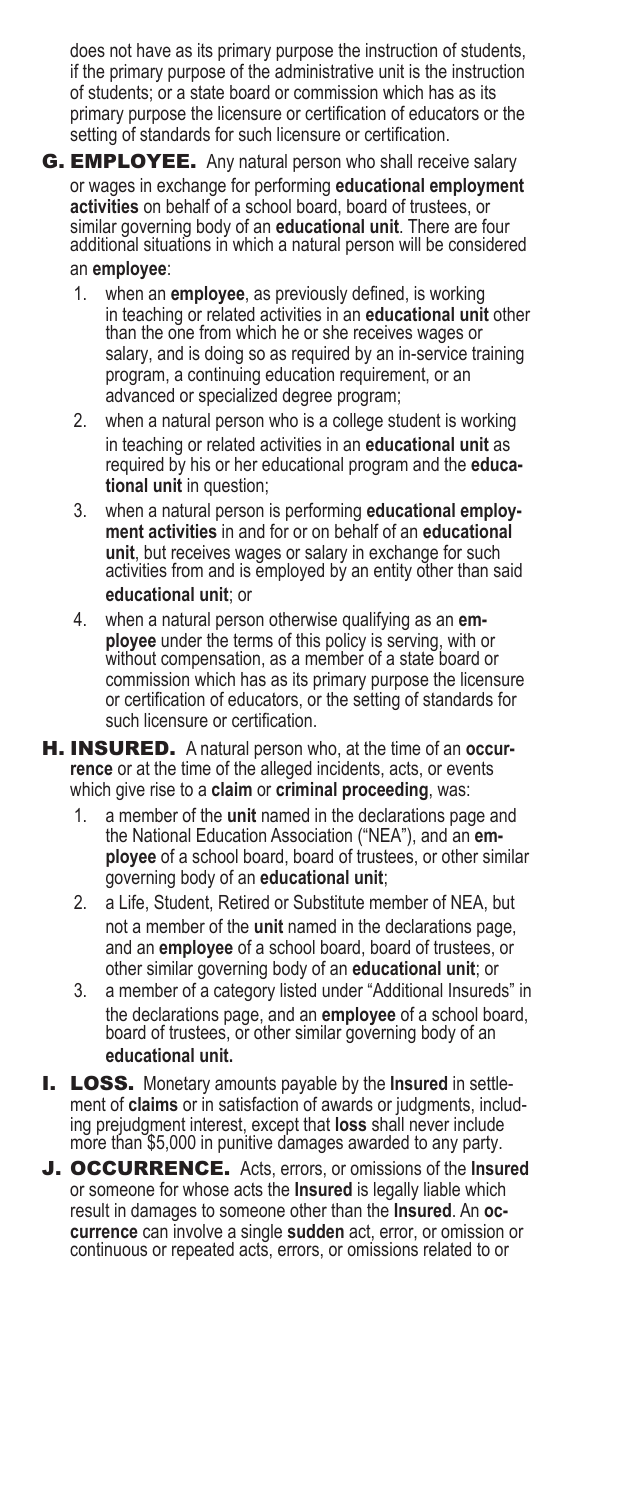arising out of one cause or event. Continuous or repeated acts, errors, or omissions shall constitute a single **occurrence** and shall be deemed to have occurred as of the most recent act, error, or omission.

- K. PEER REVIEW SYSTEM. A system in which an **employee**, who is not primarily employed to perform managerial or supervisory activities, evaluates or participates in the evaluation of the job performance of another **employee**.
- L. SUDDEN AND ACCIDENTAL. **"Sudden"** means abrupt, quick, and without warning. **"Accidental"** means fortuitous and unintentional.
- M. UNIT. The association named in the declarations page.

# N. VEHICLE.

- 1. Any motor driven device designed for transport on or off public roads, including but not limited to autos, buses, motorcycles, motor bicycles, dune buggies, snowmobiles, and golf carts;
- 2. any trailer or other device being towed by or carried on a **vehicle**; and
- 3. any device which travels on fixed rails or crawler treads.
- Wheelchairs are not considered **vehicles.**
- **O. WE, US, or OUR.** The company issuing this policy.

# III. COVERAGES

Subject to the exclusions, conditions, limits of liability, and other terms of this policy:

# A. COVERAGE A - EDUCATORS LIABILITY.

**We** agree to pay on behalf of the **Insured** any and all **loss**, subject to the limit of liability, as set out in the declarations page for Coverage A. Such **loss** must be sustained by the **Insured** by reason of liability imposed by law for damage caused by an **occurrence** in the course of the **Insured's educational employment activities.**

Supplementary Coverage. With respect to **claims** under Coverage A and in addition to the coverage indicated above, **we** shall:

- 1. Investigate, defend, negotiate, and settle any **claim** even if such **claim** is groundless or fraudulent. **We** shall not be obligated to investigate, defend, or conduct settlement negotiations on any **claim** reported to **us** after the limit of liability with respect to the member against whom the **claim** is made and/or the limit of liability with respect to the **occurrence** has [have] been exhausted by payment of **loss**. The **Insured** may retain, at the **Insured's** expense, counsel of its choosing to assist **us** when a **claim** seeks damages which exceed the limit of liability stated in the declarations for this coverage. With regard to **claims** brought other than in the United States, its territories or possessions, or Canada, **we** may choose to reimburse but not defend the **Insured** for the reasonable costs actually incurred in any such defense, upon notice to the **Insured** of such decision.
- 2. Pay all premiums on bonds to release attachments for an amount not in excess of the applicable limit of liability of this policy and on appeal bonds. **We** shall have no duty to apply for or furnish any such bonds.
- 3. Pay all expenses incurred in **our** defense of any **claim**, all costs taxed against the **Insured**, and all interest on that part of the judgment therein which does not exceed the applicable limit of liability which accrues after entry of the judgment and before **we** have paid, tendered, or given to the court that part of the judgment which does not exceed the limit of liability.
- 4. Pay all expenses incurred by the **Insured** for such immediate medical and surgical relief to others as shall be imperative at the time of the **occurrence**.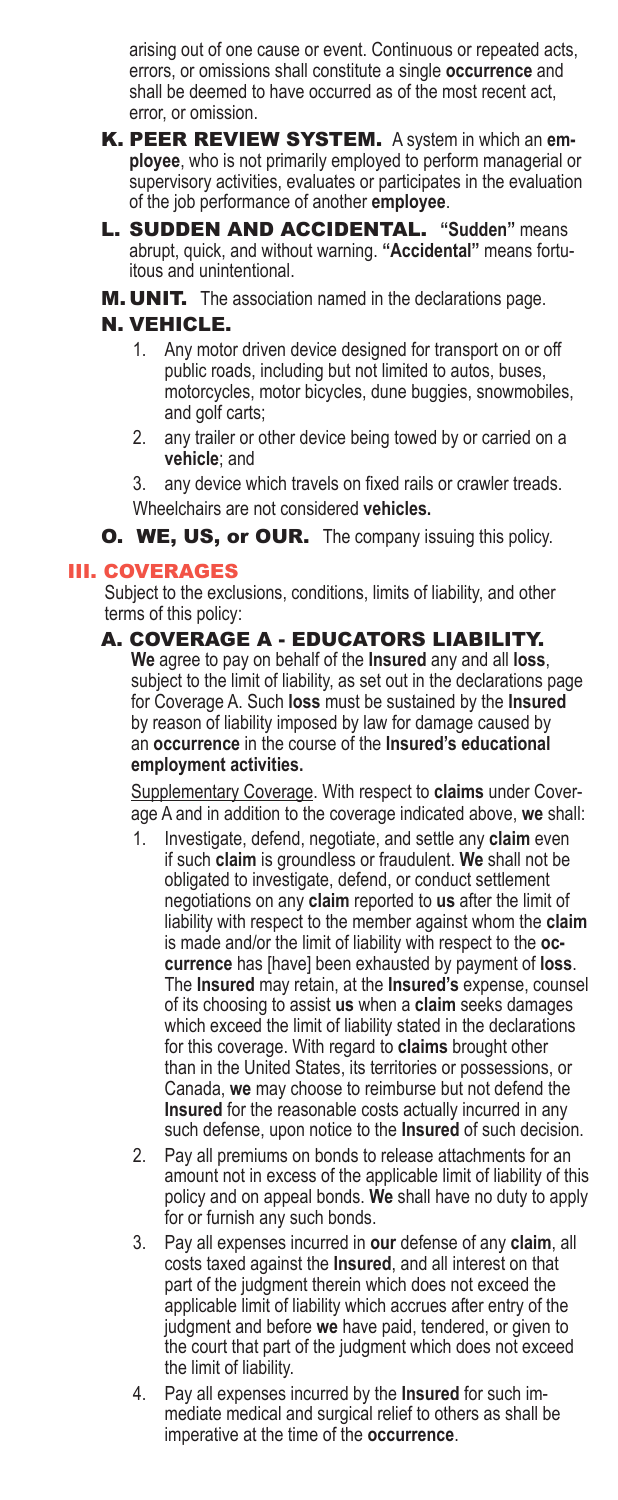5. Pay all reasonable expenses, other than loss of earnings, incurred at **our** request.

Any **claim** against an **Insured** alleging a violation of any person's civil rights, as protected by the Constitution of the United States or of any state; the Civil Rights Acts of 1866 and 1964, as amended; the Americans With Disabilities Act; and any state or federal statute, regulation, or executive order, shall be subject to the coverage provided under this Coverage A, except:

- 1. the limit of liability applicable to these **claims** shall be limited to the amount shown in the declarations page for civil rights issues; and
- 2. any amount paid by **us** for any Supplementary Coverage (as those are specified in the second paragraph of this Coverage A) will be included in and not in addition to the applicable limit of liability as shown in the declarations page for civil rights issues.

Amounts paid by us for legal defense cost shall be subject to the legal defense costs limits shown under Coverage A in the DECLARATIONS.

# B. COVERAGE B – REIMBURSEMENT OF ATTORNEY FEES FOR DEFENSE OF A CRIMINAL PROCEEDING.

**We** will reimburse the **Insured** for (1) reasonable attorney fees (including fees for the services of paralegals, law clerks, and/or investigators working under the direction of said attorney), and (2) reasonable and necessary costs, excluding loss of income, when incurred in the defense of any **criminal proceeding** arising out of what otherwise would be within the course and scope of the **Insured's educational employment activities.**

Reimbursement shall be made only if the **Insured** is exonerated by a court of law from all charges, or all charges are subsequently withdrawn or dismissed, or an investigation by a law enforcement agency is concluded without the filing of charges against the **Insured**. However, if the **criminal proceeding** is the result of the use of **corporal punishment**, said reimbursement will be made regardless of the outcome.

When the **Insured** is one of two or more defendants represented by the same attorney or law firm, payments shall be limited to the **Insured's** proportionate share of the total of the reasonable attorney fees and the reasonable and necessary costs paid.

**Our** liability per **Insured**, for each **criminal proceeding**, shall not exceed the limit of the liability shown on the declarations page for Coverage B. The limit of liability shall apply to the total amount of the reasonable attorney fees and the reasonable and necessary costs incurred by the **Insured** in the defense of a **criminal proceeding**.

# C. COVERAGE C - BAIL BOND.

**We** will reimburse the **Insured** for the premium paid for a bail bond required of the **Insured** for each bond arising out of the **Insured's educational employment activities**, but without any obligation to apply for or furnish such bond, not to exceed the limit set forth in the declarations page for this coverage. For purposes of this coverage, a series of continuous actions by the **Insured** shall constitute a single event.

# D. COVERAGE D - ASSAULT-RELATED PERSONAL PROPERTY DAMAGE.

**We** will pay up to \$500 for damage to or destruction of the **Insured's** personal property, or other people's personal property when being used by the **Insured**, or in the **Insured's** care, custody or control, which is caused by an **assault** upon the **Insured** on or on surrounding school property or while away from school property on an authorized school activity to the extent that such damages exceed the coverage provided by any Homeowners, Personal Property Floaters, or other similar valid and collectible insurance. This coverage does not apply to damage or destruc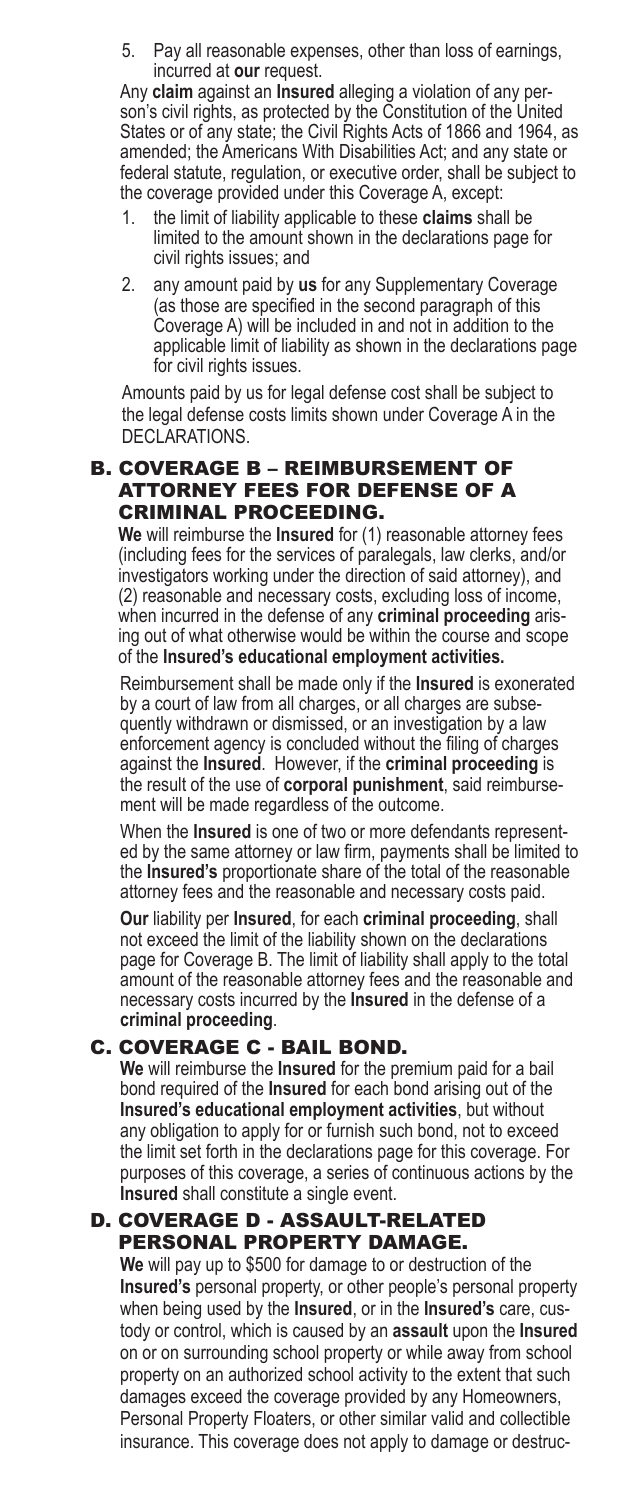tion of a **vehicle** of any kind, or to damage to or destruction of property leased to, owned, or rented by an **educational unit**.

#### IV. LIMITS OF LIABILITY

Under Coverage A:

- A. The limit of liability shown in the declarations page as applicable to "per member, per **occurrence**" is the most that **we** will pay for **loss** with respect to any one member arising out of any one **occurrence**.
- B. Subject to the "per member, per **occurrence**" limits of liability, the most that **we** will pay with respect to all **loss** arising out of any one **occurrence** is the amount shown in the declarations page as applicable "per **occurrence** aggregate for all **claims**." The fact that there might be multiple **claims** against an **Insured** as a result of an **occurrence** will not operate to increase the limit of **our** liability.

#### Under Coverage B:

The most that **we** will pay per **Insured** in reimbursement of all covered attorney fees and costs with respect to each **criminal proceeding** is the amount shown in the declarations page.

#### Under Coverage C:

The most that **we** will pay for the premium for a bail bond is the amount shown in the declarations page.

#### Under Coverage D:

The most that **we** will pay for damage or destruction to an **Insured's** personal property is the amount shown in the declarations page.

#### V. POLICY PERIOD

This policy applies only to **occurrences** which take place during the policy period and **criminal proceedings** which result from allegations that a crime was committed during the policy period. The period of insurance shall begin and end at 12:01 a.m. at the **Insured's** address.

#### VI. TERRITORY

This policy applies to **occurrences** or **criminal proceedings** anywhere in the world.

#### VII. EXCLUSIONS

# A. EXCLUSIONS - COVERAGE A ONLY:

- **1. CIVIL PROCEEDINGS ARISING FROM CRIMINAL ACTS.**  Any **claim** arising out of an act, other than **corporal punishment**, which has been the subject of a **criminal proceeding** that has resulted in the **Insured's** conviction or in which the **Insured** has entered a plea of nolo contendere. This exclusion shall not apply until the time for filing an appeal of such a conviction has elapsed, or if a timely appeal is filed, unless and until said appeal is decided adversely to the **Insured**.
- **2. CONTRACTS.** Liability expressly assumed by an **Insured** under any contract or agreement.
- **3. CRIMINAL DAMAGES.** The payment of any fines, monies, levies, or other forms of payment required as restitution for the commission of a crime by an **Insured**, whether in the nature of a misdemeanor or felony as defined by the relevant federal, state, or local statutes.
- **4. FIDELITY.** Misuse, embezzlement, misappropriation, or breach of a fiduciary duty in the handling or managing of public and/or private monies, investments, or other funds held in a trust capacity.
- **5. FIREARMS AND SIMILAR DEVICES.** An activity which involves the use of a firearm or other explosive device, unless the activity involves the use of physical restraint by an **Insured** while attempting to:
	- a. gain control or possession of such a device from a student or other person;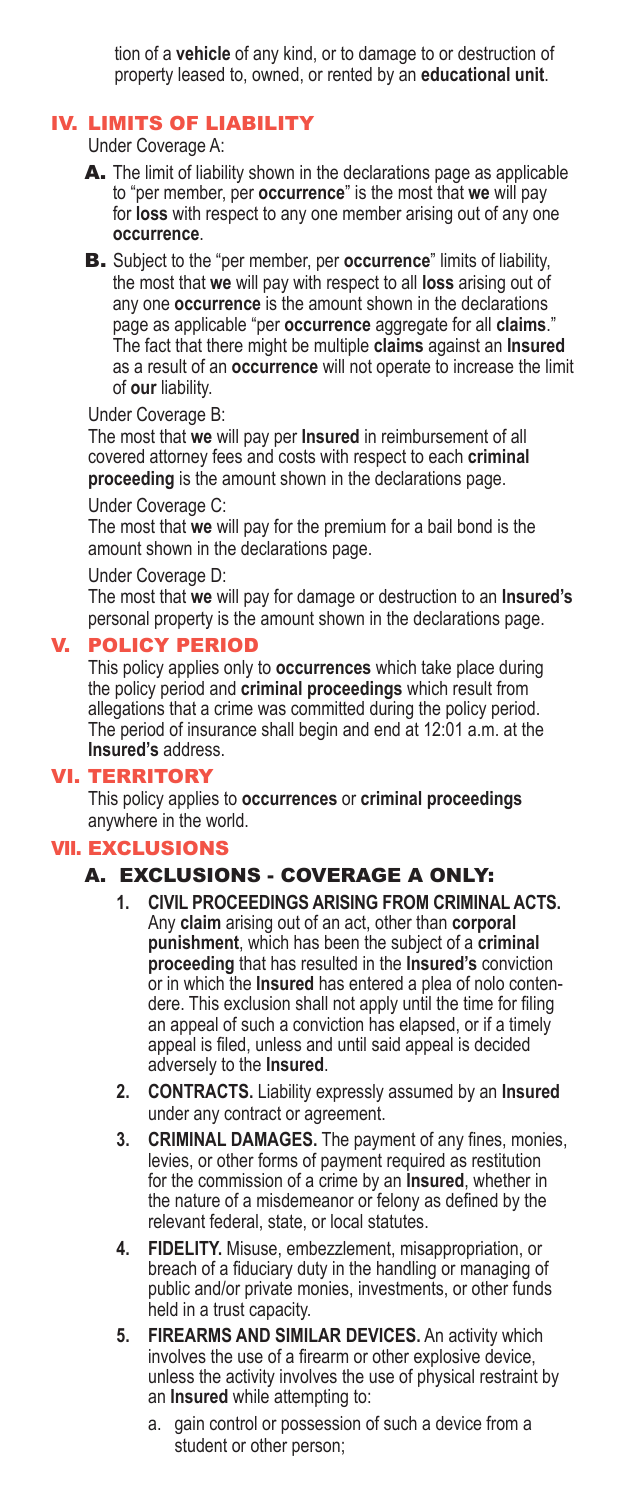- b. protect self, a student, or other person from physical injury; or
- c. protect property from damage.
- **6. INTENTIONAL DAMAGES. Occurrences** involving damages which are the intended consequence of action taken by the **Insured** or at the **Insured's** direction. However, this exclusion does not apply if:
	- a. the action taken involves **corporal punishment**;
	- b. the civil proceeding against the **Insured** is based on an alleged violation of any civil rights guaranteed by the Constitution or Civil Rights statutes of the United States or of a state, unless it is expressly found by the trier of fact that in taking said action the **Insured** specifically intended to violate the civil rights of the claimant; or
	- c. the **Insured's** responses to the allegations made against the **Insured** in any civil proceeding indicate that the damages involved were not the intended consequence of action taken by the **Insured** or at the **Insured's** direction. Except as otherwise specified in paragraph b. above, if evidence obtained as a result of investigation, litigation, or otherwise demonstrates that said responses are not credible, this exclusion shall thereafter apply. **We** shall be entitled to reimbursement for the attorney fees, costs, and other expenses incurred by us in providing coverage to the **Insured**.
- **7. LIBEL AND SLANDER. Occurrences** which involve damages alleged by a person or organization which arise out of the publication or utterance of a libel or slander, or of other defamatory or disparaging material, or in violation of a natural person's right of privacy, if the publication or utterance is made in a newspaper of general circulation, an electronic communication to which there is public access, or in the course of or related to advertising, broadcasting, or telecasting.

This exclusion shall not apply to **occurrences** which involve damages sustained by a person or organization which arise out of a publication or advertising in a student newspaper, a yearbook, or any other student publication, including a publication distributed by traditional means or electronically, that is sponsored by an **educational unit**.

- **8. MEDICAL AND RELATED ARTS.** The rendering, teaching, or supervising of medical, surgical, dental, nursing, or other similar services. However, this exclusion does not apply to:
	- a. first-aid and regular nursing services rendered by a school nurse employed to render such service, or a certified health aide employed to render such service under the direction of a school nurse;
	- b. physical therapy, occupational therapy, or psychological therapy or treatment rendered by a practitioner who is employed to render such services, and who meets any licensure or certification requirements for such employment;
	- c. the administration of oral prescription medicine to a student by the **Insured**, at the express request of his or her supervisor or provided the **Insured** has received advance written approval for such administration from the parent or guardian of the student;
	- d. emergency first-aid services rendered by the **Insured** when a school nurse or other medically trained person is not readily available; and
	- e. health care services rendered by the **Insured** to students who are designated disabled under the Individuals with Disabilities in Education Act when the rendering of such services is expressly required by the **Insured's**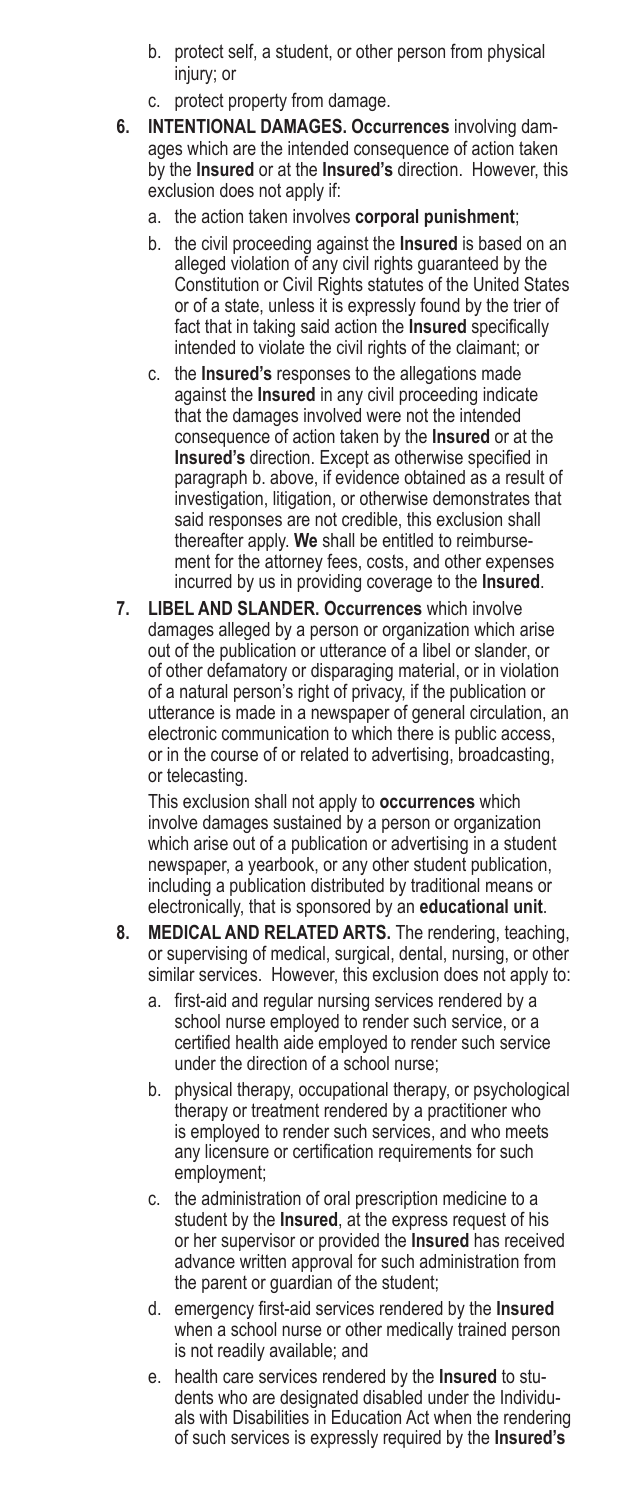employer, provided the **Insured** has received advance written approval for rendering such services from the parent or quardian of the student.

- **9. POLICE OR FIREFIGHTER ACTIVITIES.** The **Insured's**  activities while the **Insured** is acting in a law enforcement or firefighting capacity. However, this exclusion does not apply if the **Insured** is employed as a security guard or performs **educational employment activities** under the express or implied direction of an **educational unit**.
- **10. POLLUTION.** The discharge, release, or escape of smoke, vapors, soot, fumes, acids, alkalis, toxic chemicals, liquids, or gases, waste matter, or other irritants, contaminants, or pollutants into or upon land, the air, or any watercourse or body of water. However, this exclusion does not apply if such discharge, release, or escape is **sudden and accidental.**

#### **11. PRODUCTS.**

- a. The sale or the distribution for commercial purposes of any product, including food or drink, made by the **Insured** or under the **Insured's** direction. However, this exclusion does not apply: (i) if the student who makes such product uses, sells, or distributes it at his or her own initiative and not under the **Insured's** direction; or (ii) to the sale or distribution of food or drink made by the **Insured** or under the **Insured's** direction if the **Insured** is employed as a home economics teacher or cafeteria worker; or
- b. the **Insured's** performance of an agricultural or other commercial type service. However, this exclusion does not apply to the rendering, teaching, or supervising of such service to students.
- **12. PROFESSIONAL SERVICES.** The rendering or supervising of: (a) legal services; (b) accounting services; or (c) architectural services.
- **13. VEHICLE USAGE.** The ownership, operation, use, loading, or unloading of: (a) **vehicles** of any kind; (b) watercraft; or (c) aircraft. However, this exclusion does not apply to:
	- a. a driver training instructor while riding as a passenger in the course of **educational employment activities**;
	- b. a vocational educational instructor in the course of regular **educational employment activities** carried on in a shop provided by the **educational unit**; or
	- c. an **Insured** who is supervising students entering or exiting a school bus.

The coverage provided herein shall not apply to that portion of an **occurrence** for which the **Insured** has valid and collectible insurance of any kind.

# B. EXCLUSIONS – COVERAGES A, B, C, AND D:

- **1. ASBESTOS.** This policy does not apply to any loss, cost, damage expense, **claim**, suit, **criminal proceeding**, or injury, including but not limited to **losses**, costs or expenses related to, arising from or associated with the manufacture of, mining of, use of, sale of, installation of, removal of, distribution of, or exposure to asbestos products, asbestos fibers, or asbestos dust, or to any obiligation of the Insured to indemnify any party because of a **loss** arising from **Education Employment Activities.**
- **2. BOARDS OF TRUSTEES OF EDUCATIONAL UNITS.**  This policy does not apply to an **Insured** while acting in the capacity, whether paid or unpaid, of a board member; a trustee; a director; a governor; or in any similar capacity, in the governing body of an **educational unit.**
- **3. DECLARATORY JUDGMENTS.** This policy does not apply to an action seeking solely declaratory, injunctive, or similar non-monetary relief.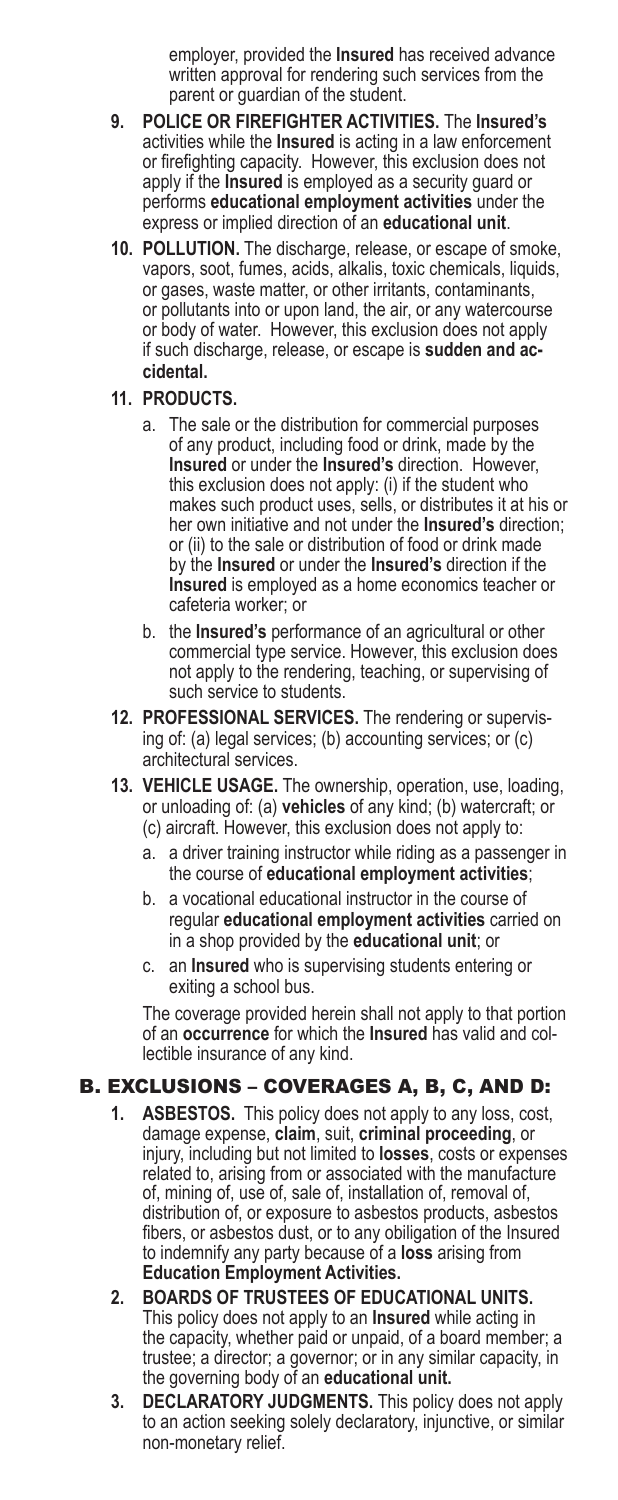- **4. EMPLOYEES.** This policy does not apply to **claims** made or **criminal proceedings** brought against an **Insured** by or on behalf of another **employee** or former **employee**  of an **educational unit.** However, this exclusion does not apply to:
	- a. any **claim** made or **criminal proceeding** brought against an **Insured** by or on behalf of another **employee** or former **employee** of an **educational unit** if the **claim** or **criminal proceeding** arises out of an **occurrence** in the course of the **Insured's educational employment activities** as a participant in the **peer review system** of an **educational unit.** However, this exclusion shall apply to an **assault** upon the **Insured** by another **employee** or former **employee** of an **educational unit** if the **assault** arose out of an **occurrence** in the course of the **Insured's** aforementioned peer review activity;
	- b. any **claim** made or **criminal proceeding** brought against the **Insured** by or on behalf of another **employee** or **former employee** of an **educational unit**  if the **claim** or **criminal proceeding** arises out of an **occurrence** in the course of the **Insured's educational employment activities** as a member of a board or commission, established by the **Insured's** state's government, which has as its purpose the licensure or certification of educators, or the setting of standards for the licensure or certification of educators;
	- c. any **claim** made or **criminal proceeding** brought against the **Insured** by or on behalf of a minor or incompetent child of an **employee** or former **employee** of an **educational unit**, if the **claim** or **criminal proceeding** arises out of an **occurrence** in the course of the **Insured's educational employment activities**; or
	- d. any **claim** made or **criminal proceeding** brought against an **Insured** by or on behalf of an **employee** or former **employee** of an **educational unit**, when the incident which precipitated the **claim** or **criminal proceeding** did not arise from such **employee's** or former **employee's** status as such, and has no relationship to the terms and conditions of employment of said **employee** or former **employee.**
- **5. EMPLOYERS.** This policy does not apply to **claims** made or **criminal proceedings** brought against an **Insured** by or on behalf of an employer to resolve employment contract, labor relations, or other employment disputes.
- **6. WAR.** This policy does not apply to **occurrences** which involve damages due to war, whether or not declared, civil war, insurrection, rebellion, or revolution, or to an act or condition incident to any of the foregoing.
- **7. WORKERS' COMPENSATION.** This policy does not apply to any obligation for which the **Insured** may be held liable under any Workers' Compensation, Unemployment Compensation, Disability Benefits, or similar laws.
- **8. NUCLEAR.** This policy does not apply to bodily injury or property damage with respect to which the **Insured** is also an insured under any policy issued by the Nuclear Energy Liability Insurance Association; the Mutual Atomic Energy Liability Underwriters; or the Nuclear Insurance Association of Canada, or would be an insured under any such policy but for its termination upon exhaustion of its limit of liability.

This policy does not apply to bodily injury or property damage which results from the hazardous properties of nuclear material and with respect to which: (a) any person or organization is required to maintain financial protection pursuant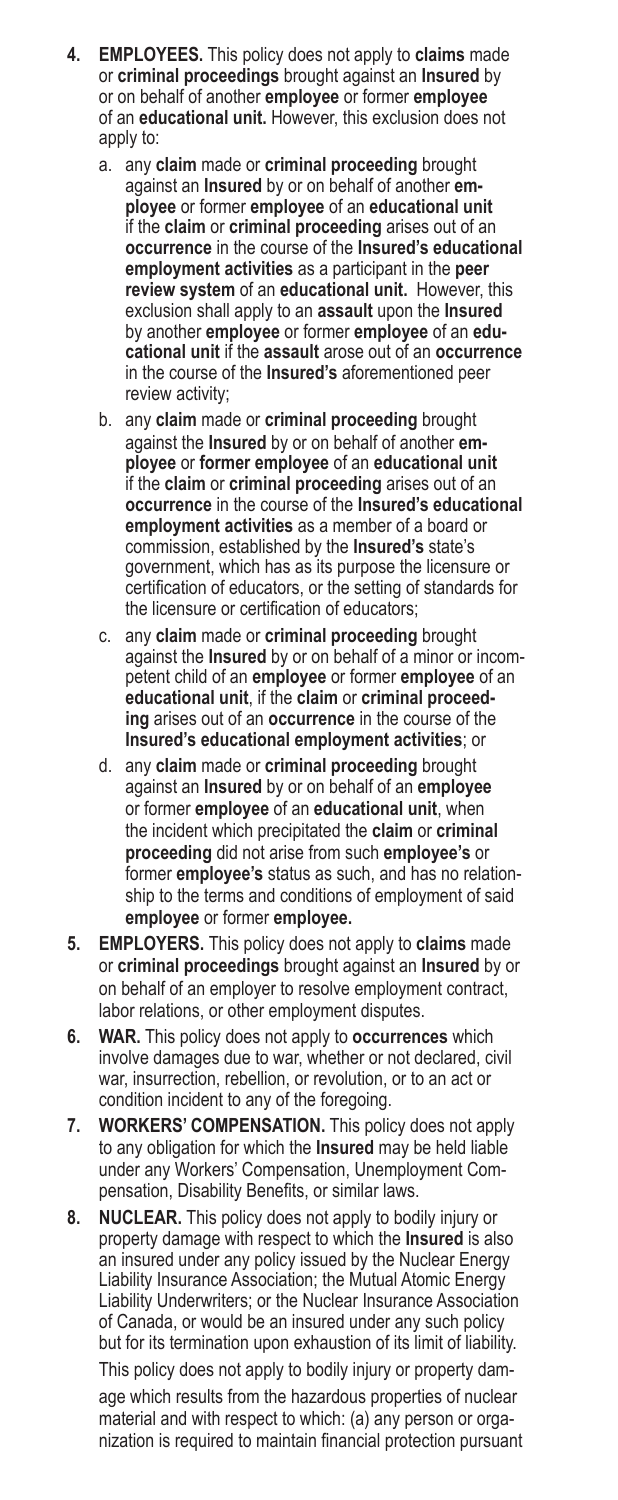to the Atomic Energy Act of 1954, or any law which amends this Act; or (b) the **Insured** is, or had this policy not been issued, would be entitled to indemnity from the United States of America, or any of its agencies, under any agreement entered into by the United States of America, or any of its agencies, with any person or organization.

This policy does not apply to bodily injury or property damage which results from the hazardous properties of nuclear material, if the nuclear material: (a) is at any nuclear facility owned by the **Insured**, or operated by or on the **Insured's** behalf; or (b) has been discharged or dispersed from such nuclear facility.

This policy does not apply to bodily injury or property damage which results from the hazardous properties of nuclear material if the nuclear material is contained in spent fuel or waste at any time owned, handled, used, processed, stored, transported, or disposed of by the **Insured** or on the **Insured's** behalf.

This policy does not apply to bodily injury or property damage which results from the hazardous properties of nuclear material if the bodily injury or property damage arises out of the **Insured's** services, materials, parts, or equipment, in connection with the planning, construction, maintenance, operation, or use of any nuclear facility. However, if such facility is located within the United States of America, its territories or possessions, or Canada, this paragraph applies only to property damage to such nuclear facility and any property thereat.

The defined terms used in this exclusion are:

**Hazardous Properties.** Includes radioactive, toxic, or explosive properties.

**Nuclear Material.** Includes source material, special nuclear material, or byproduct material.

**Source Material, Special Nuclear Material, and Byproduct Material.** These terms have the meanings given them in the Atomic Energy Act of 1954 or in any law which amends this Act.

**Spent Fuel.** Any fuel element or fuel component, solid or liquid, which has been used or exposed to radiation in a nuclear reactor.

**Waste.** Any waste material: (a) containing byproduct material; and (b) resulting from the operation by any person or organization of any nuclear facility included within (a) or (b) of the definition of nuclear facility.

**Nuclear Facility.** Nuclear facility means: (a) any nuclear reactor; (b) any equipment or device designed or used for: (i) separating the isotopes of uranium or plutonium; (ii) processing or utilizing spent fuel; or (iii) handling, processing or packaging waste; (c) any equipment or device used for the processing, fabricating, or alloying of special nuclear material if at any time the total amount of such material in the custody of the **Insured(s)** at the premises where such equipment or device is located consists of or contains more than 25 grams of plutonium or uranium 233 or any combination thereof, or more than 250 grams of uranium 235; or (d) any structure, basin, excavation, premises, or place prepared or used for the storage or disposal of waste, and includes the site on which any of the foregoing is located, all operations conducted on such site, and all premises used for such operations.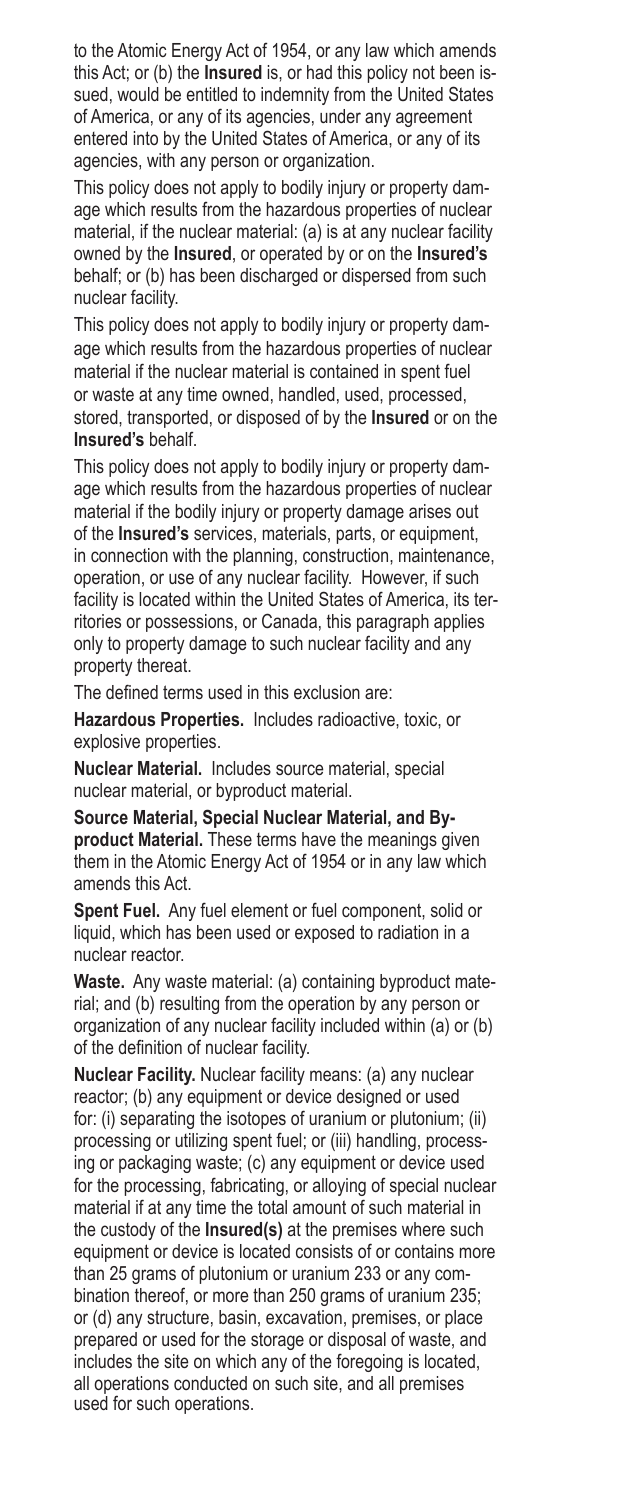**Nuclear Reactor.** Any apparatus designed or used to sustain nuclear fission in a self-supporting chain reaction or to contain a critical mass of fissionable material.

**Property Damage.** Includes all forms of radioactive contamination of property.

# VIII.CONDITIONS

#### A. ACTION AGAINST US.

No action shall lie against us, unless as a condition precedent thereto, the **Insured** shall have fully complied with all terms of this policy. In the event of the **Insured's** bankruptcy, insolvency, or death, **we** shall not be relieved of payment under this policy but shall be required to make such settlement as would have been payable but for such bankruptcy, insolvency, or death.

#### B. ARBITRATION.

If a **claim** is made under this policy and **we** disagree as to the **Insured's** entitlement to coverage or as to the amount of benefits that are payable, **we** shall provide the **Insured** with a written statement of position. This statement shall set forth the basis for **our** disagreement and advise the **Insured** of the **Insured's** right to have said disagreement resolved through arbitration. The **Insured** may invoke the arbitration process by filing with **us** a written demand for arbitration, postmarked no later than thirty days after the date on which the **Insured** received **our** statement of position. Failure to file a timely demand for arbitration shall constitute a waiver of the **Insured's** right to challenge **our** position with regard to the **Insured's** eligibility for or amount of the **Insured's** coverage under this policy. Any arbitration held under this condition shall be conducted pursuant to the Commercial Arbitration Rules of the American Arbitration Association. The arbitration shall be held at a location near the **Insured's** residence. In any such arbitration, NEA shall have the right to present evidence, make arguments, and otherwise participate as if it were a party to the arbitration. The decision of the arbitrator shall be final and binding upon all parties.

# C. ASSIGNMENT.

The **Insured's** rights to coverage under this policy are personal. The **Insured** may not assign or otherwise transfer said rights to any other person or organization.

# D. ASSISTANCE AND COOPERATION.

The **Insured** shall cooperate with us and upon **our** request shall attend hearings and trials and shall assist in effecting settlements and obtaining the attendance of witnesses. The **Insured**  shall not, except at the **Insured's** own cost, voluntarily make any payments, assume any obligation, or incur any expense other than for such immediate medical and surgical relief to others as shall be imperative at the time of the **occurrence**.

#### E. CANCELLATION OR NON-RENEWAL.

This policy may be canceled by the **Insured** for any reason by mailing written notice to **us** stating when thereafter such cancellation shall be effective. This policy may be canceled by **us** only for non-payment of premium.

When **we** cancel this policy, **we** shall do so by mailing to the **unit** named in the declarations page and to the NEA at 1201 16th Street, Northwest, Washington, DC 20036, written notice stating when, no less than forty-five days thereafter, such cancellation shall be effective. When either the **Insured** or **us** cancels this policy, premium adjustment shall be computed on a pro rata basis and made at the time cancellation is effected, or, if not at that time, as soon thereafter as practical after cancellation becomes effective.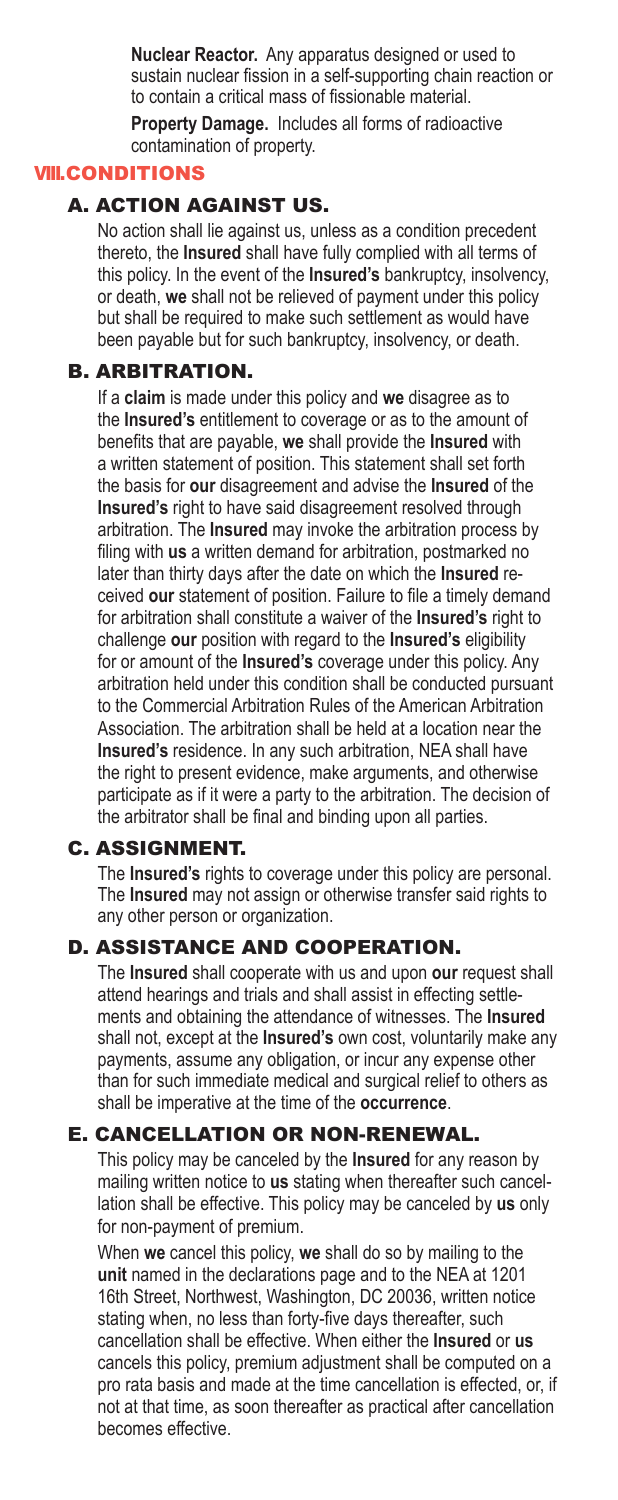This policy is written for the policy period stated in the declarations page. It will terminate on the expiration date and does not automatically renew.

### F. CHANGES.

Notice to any agent or knowledge possessed by any agent or by any other person shall not: (1) effect a waiver or a change in any part of this policy; or (2) stop us from asserting any right under the terms of this policy. The terms of this policy shall not be waived or changed, except by endorsement issued to form a part of this policy. Such an endorsement must be signed by an authorized representative of NEA, and countersigned by an authorized representative of **ours**.

## G. NOTICE OF CLAIM.

If **claim** is made against the **Insured**, the **Insured** shall immediately forward to **us** every demand, notice, summons, or other process received by the **Insured's** representatives.

#### H. NOTICE OF OCCURRENCE.

When an **occurrence** takes place which the **Insured** reasonably believes might result in a **claim** covered by the policy, written notice shall be given by or on the **Insured's** behalf to **us** or any of **our** authorized agents as soon as practicable. Such notice shall contain particulars sufficient to identify the **Insured** and also reasonably obtainable information respecting the time, place, and circumstances of the **occurrence**, as well as the names and addresses of the injured and of available witnesses.

### I. OTHER INSURANCE.

This is a manuscript policy and is personal to the individual **Insured** named herein. It was written and priced to reflect the intent of all parties that this policy is in excess of any and all other insurance policies, insurance programs, self-insurance programs, and defense and indemnification arrangements whether primary, excess, umbrella, or contingent and whether collectible or not, to which the **Insured** is entitled or should have been entitled, by contract or operation of law, to coverage, or to payment including, but not limited to, payment of defense and/ or indemnification. Further, it is the intent of the parties that the coverage afforded in this policy does not apply if the **Insured** has other valid and collectible insurance of any kind whatsoever whether primary or excess, or if the **Insured** is entitled to defense or indemnification from any other source whatsoever, including by way of example only, such sources as state statutory entitlements or provisions, except any excess beyond the amount which would have been payable under such other policy or policies or insurance program or defense or indemnification arrangement had this policy not been in effect. Other valid and collectible insurance includes, but is not limited to, policies or insurance programs of self-insurance purchased or established by or on behalf of an **educational unit** to insure against liability arising from activities of the **educational unit** or its **employees**, regardless of whether or not the policy or program provides primary, excess, umbrella, or contingent coverage. The **Insured** shall cooperate with the Company to determine the existence, availability, and coverage of any such other insurance policy, insurance program, or defense or indemnification arrangement.

This policy is specifically excess over coverage provided by school district or school board errors and omissions or general liability policies purchased by the **Insured's** employer or former employer and it is specifically excess over coverage provided by any School Leaders Errors and Omissions Policy purchased by the **Insured's** employer or former employer and it is specifically excess over coverage provided by any policy of insurance which purports to be excess to or recites that it is excess to a policy issued to the **Insured** for the benefit of members of the National Education Association.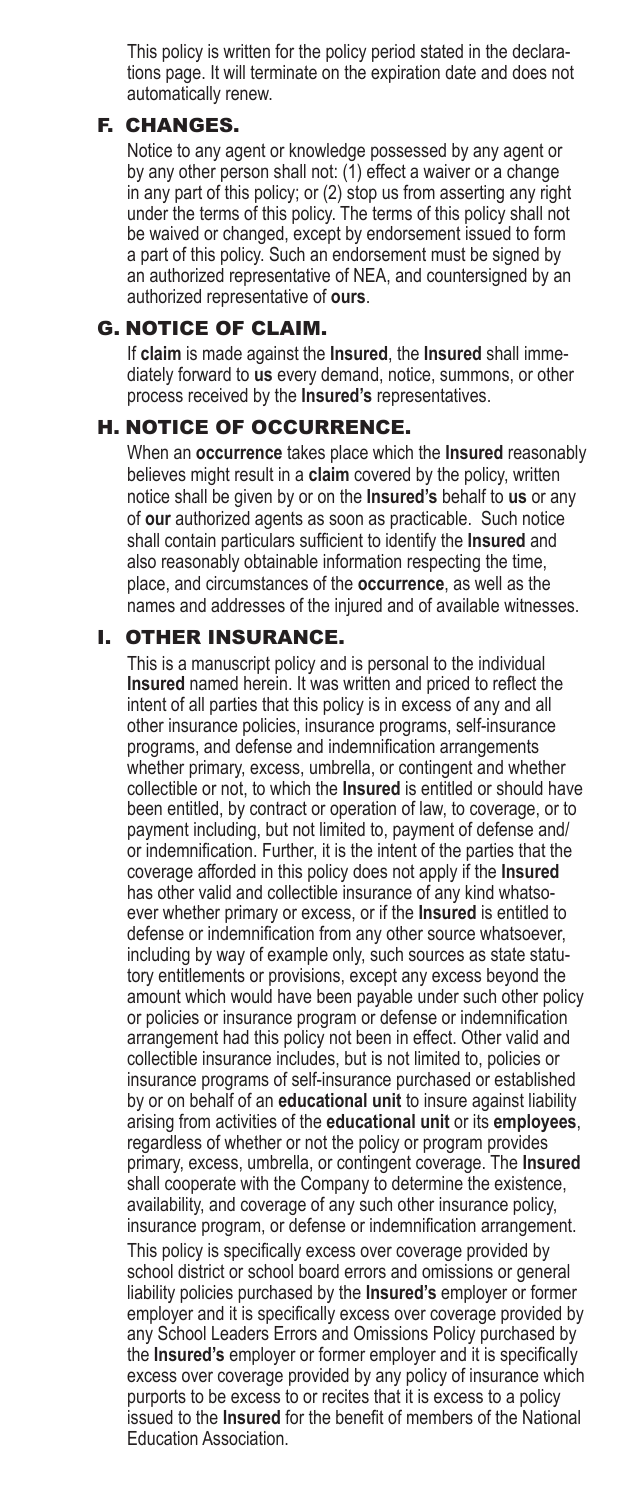If it is determined that **we** must contribute to the coverages provided in Section III of this policy with any other valid and collectible excess insurance, **our** contributing limit of liability shall be determined and paid as follows:

- 1. computed on a pro rata basis if **our** limit of liability is less than any other valid and collectible excess insurance limit of liability, with **our** limit of liability computed by dividing **our** limit of liability by the sum of **our** limit of liability plus any other insurer's limit of liability, then multiplying the result by the amount that the **Insured** would have been entitled to receive under Section III of this policy if there were no other valid and collectible insurance; and/or
- 2. computed on a limit of liability basis if **our** limit of liability is greater than any other valid and collectible excess insurance limit of liability, with **our** limit of liability computed by dividing **our** amount of liability as if there were no other valid and collectible insurance, divided by the sum of **our** limit of liability as if there were no other valid and collectible insurance plus all other valid and collectible insurance limits of liability as if there were no other valid and collectible insurance for their liability, then multiplying the result by the amount that the **Insured** would have been entitled to receive under Section III of this policy if there were no other valid and collectible insurance.

# J. SEVERABILITY.

In the event any part of this policy shall be declared or adjudged invalid or unconstitutional, such adjudication shall in no manner affect any other parts of this policy. All other parts shall remain in full force and effect, as if the part so declared or adjudged to be invalid or unconstitutional were not originally a part hereof.

### K. SUBROGATION.

In the event of any payment under this policy, **we** shall be subrogated to all the **Insured's** rights of recovery therefore against any person or organization and the **Insured** shall execute and deliver instruments and papers and do whatever else is necessary to secure such rights. The **Insured** shall do nothing after **loss** to prejudice such rights.

# L. TERMS OF POLICY CONFORMED TO STATUTE.

Terms of this policy which are in conflict with the statutes of the state wherein this policy is issued are hereby amended to conform to such statutes.

# ENDORSEMENT: FUNGUS/MOLD EXCLUSION WITH LIMITED EXCEPTION FOR DEFENSE EXPENSES

Paragraph 9. is added to Section VII, **B. EXCLUSIONS – COVERAGES A, B, C, AND D.**

As follows:

- **9. FUNGUS/MOLD.** This policy does not apply to any **loss**, cost, damage, expense, **defense expense**, **claim**, suit, **criminal proceeding** or injury, including, but not limited to, losses, costs or expenses related to, arising from, or associated with clean-up, remediation, containment, removal or abatement, caused directly or indirectly, in whole or in part, by:
	- a. Any **fungus(i), mold(s),** mildew or yeast, or
	- b. Any **spore(s)** or toxins created or produced by or emanating from such **fungus(i), mold(s),** mildew or yeast, or